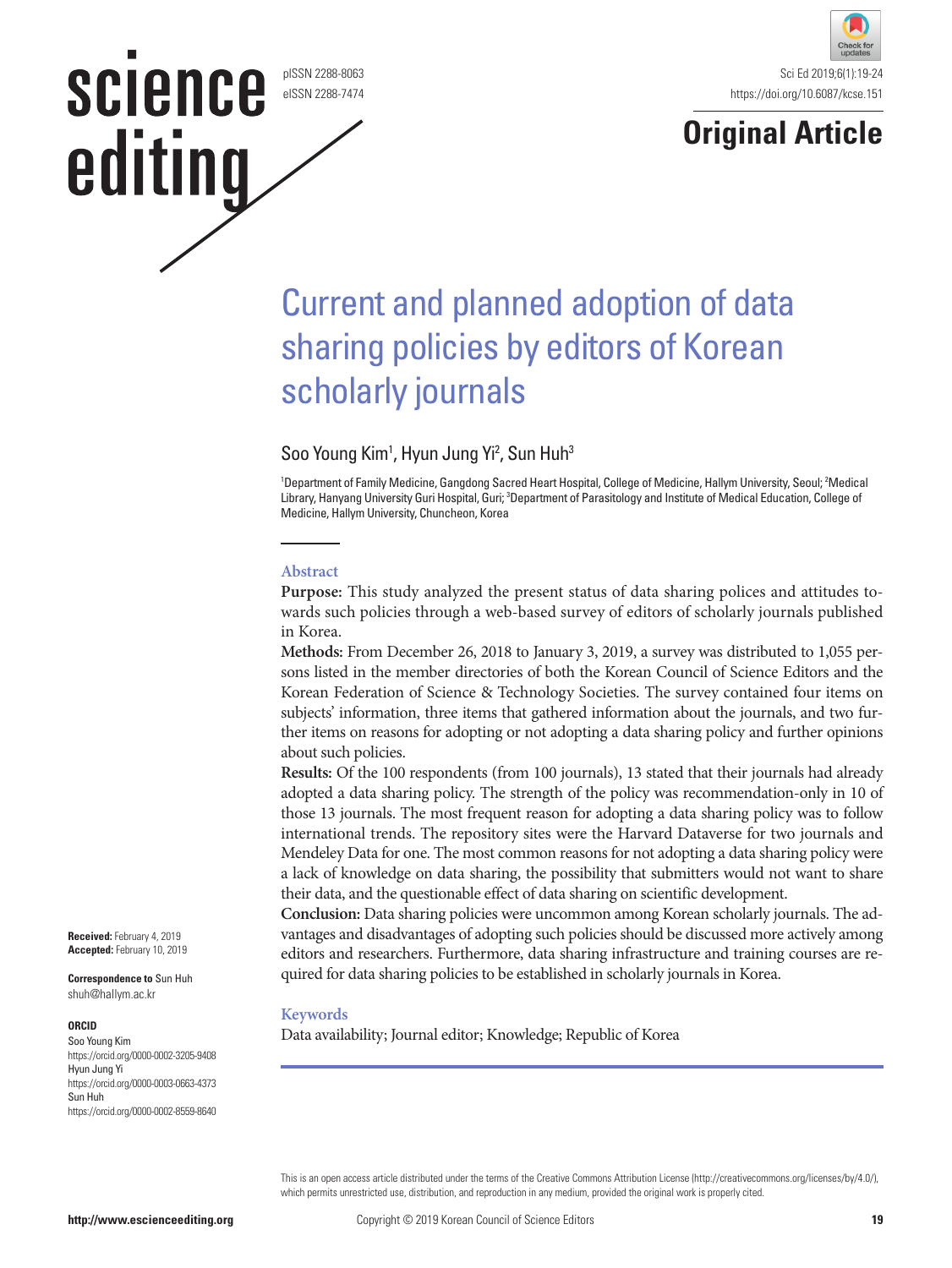

# **Introduction**

Data sharing is the practice of making data used for scholarly research available to other investigators. Funding agencies in Korea still do not consider data sharing policies as part of their decision-making process, whereas the United States National Institutes of Health (NIH) recommends data sharing, as follows [1]:

In NIH's view, all data should be considered for data sharing. Data should be made as widely and freely available as possible while safeguarding the privacy of participants, and protecting confidential and proprietary data. To facilitate data sharing, investigators submitting a research application requesting \$500,000 or more of direct costs in any single year to NIH on or after October 1, 2003 are expected to include a plan for sharing final research data for research purposes, or state why data sharing is not possible.

The United States National Science Foundation (NSF) also recommends data sharing policies, as follows [2]:

Investigators are expected to share with other researchers, at no more than incremental cost and within a reasonable time, the primary data, samples, physical collections and other supporting materials created or gathered in the course of work under NSF grants.

Furthermore, the International Committee of Medical Journal Editors (ICMJE) recommends a data sharing statements follows [3]:

ICMJE will require the following as conditions of consideration for publication of a clinical trial report in our member journals: As of July 1, 2018 manuscripts submitted to ICMJE journals that report the results of clinical trials must contain a data sharing statement as described below. Clinical trials that begin enrolling participants on or after January 1, 2019 must include a data sharing plan in the trial's registration. The ICMJE's policy regarding trial registration is explained at www.icmje.org/recommendations/browse/publishingand-editorial-issues/clinical-trial-registration.html. If the data sharing plan changes after registration this should be reflected in the statement submitted and published with the manuscript, and updated in the registry record.

ICMJE's data sharing statement and data sharing plan is different with general data sharing policy of NIH or NSF, which is not a recommendation of but a statement or plan of data sharing. It is believed that data sharing policies can be beneficial for researchers, as data sharing enables the replication of data analysis and the use of other analytical methodologies for the same data. Biomedical researchers who work on DNA or

protein sequences are already expected to submit their data to National Center for Biotechnology Information (NCBI) databases, including GenBank (https://www.ncbi.nlm.nih.gov/ genbank/). Therefore, this NCBI database has become invaluable for the study of genes and proteins. Ecological data sharing appeared in the 1950s and became a prerequisite for acquiring funding from a number of funding agencies. As a result, the big data provided by Global Biodiversity Information Facilities or the National Ecologic Observatory Network have become essential to ecological researchers [4].

Besides the data sharing policies of specific research groups or funding agencies, a 2011 report described the adoption of data sharing policies by high-impact factor journals [5]. Of the analyzed journals, 88% had a statement regarding a data sharing policy; however, there was wide variation in the level of the requirements. Since 2016, medical editors of Korean journals that follow ICMJE recommendations have begun to adopt data sharing policies [6]. However, it is unknown how many journals in Korea have adopted a data sharing policy. Furthermore, it is still uncertain whether such policies are a trend in scientific journal publishing beyond the medical field, and no consensus exists among scholarly journal editors throughout the world on the adoption of data sharing policies beyond the clinical data sharing policies found in the medical field. Although data sharing policies remain an unfamiliar concept to some editors of journals in non-medical fields in Korea, it is time for journal editors to consider and discuss such policies.

This study aimed to analyze the present status of adoption of data sharing polices and attitudes towards such policies among editors of scholarly journals published in Korea through a web-based survey. The findings may provide a reasonable and effective basis for introducing data sharing policies to scholarly journals. As a null hypothesis, we hypothesized that there would be no difference in the adoption of data sharing policies across research fields.

### **Methods**

*Ethics approval***:** An anonymous web-based survey was used in this study. It was not possible to identify personal information; furthermore, the survey focused on journal policies. During the survey, no identifiable or sensitive information was collected. Therefore, informed consent was not required according to Korean law [7].

*Study design***:** This study had a cross-sectional and observational design based on a questionnaire survey.

*Setting/participants***:** From December 26, 2018 to January 3, 2019, a survey was distributed to 1,055 persons who were listed in the member directories of both the Korean Council of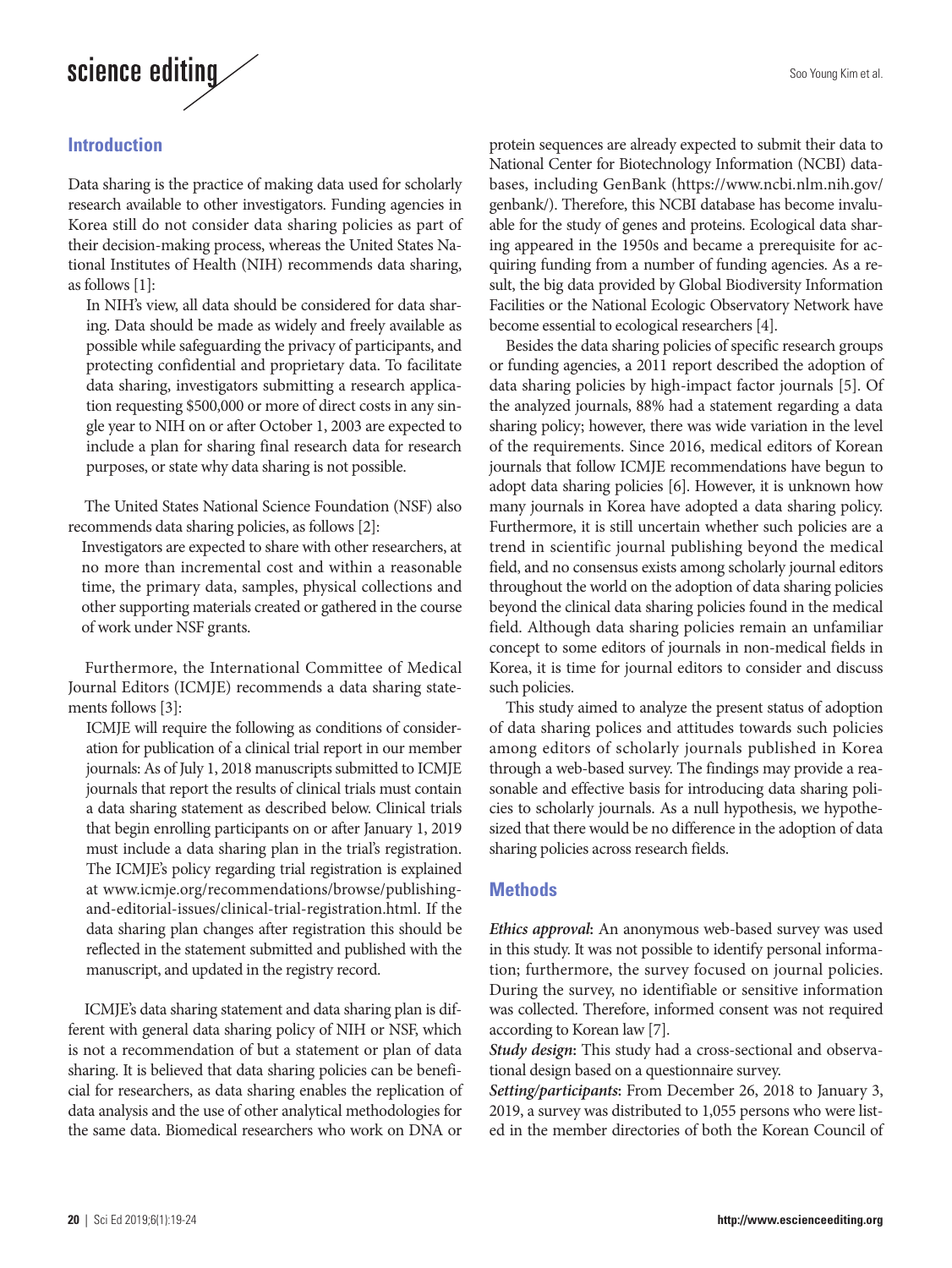Science Editors and the Korean Federation of Science & Technology Societies. The recipients invited to take the survey via email were either journal editors or societies' official email recipients. A Google survey was used. The survey site was http://bit.ly/2GwuisA. Survey items included follows: (1) field, (2) role, (3) gender, (4) year of work experience, (5) language of journal, (6) year of launch of journal, (7) status of data sharing policy, (8) reasons for (not) adopting a data sharing policy, (9) plans to adopt a data sharing policy, and (10) further opinions.

*Validity and reliability of the acceptability questionnaire***:** The 4 items that gathered information on subjects' characteristics and the 3 items that collected journal information were basic items that were not subject to bias. We were not able to identify studies in the literature describing the results of surveys of editors about data sharing policies. However, a previous study presented survey results on sharing of clinical trial data from clinical trialists, although the 32 items used in the survey were focused on clinical trialists, not editors [8].

The questionnaire items on editors' reasons for adopting or not adopting a data sharing policy, their plans to adopt such a policy, and further opinions were agreed upon as suitable for the aims of the survey through a discussion among the 3 coauthors of this study. Since the responses to items were not on Likert scales, a reliability test was not done.

*Variables***:** The variables related to the characteristics of respondents and their journals are listed in Table 1. The questionnaire items were considered to be the outcome.

*Data sources/measurement***:** The source of all variables was response data from the survey questionnaire. The measurement method was a comparative analysis.

*Bias***:** There was no noteworthy source of bias during the collection of the survey results or the analysis.

*Study size***:** The sample size (n= 100) was 9.5% of all invited subjects. If the effect size was set to 0.7; alpha error probability, 0.05; power, 0.95; and estimated allocation ratio, 1, an adequate sample size for a comparative analysis was estimated as 90 based on GPower ver. 3.1.9.2 [3].

*Quantitative variables***:** All variables were nominal and quantitative. There was no qualitative analysis.

*Statistical methods***:** A descriptive analysis was carried out. The respondents were compared by research field using DB-STAT ver. 5.0 (DBSTAT Co., Chuncheon, Korea), available from http://dbstat.com.

#### **Results**

All responses from the subjects and the coded content are available in Dataset 1. The characteristics of the 100 respondents and information about their journals are summarized



Table 1. Characteristics of respondents and their journals (from 100 Korean editors)

| Item                        | Option                           | Number         |
|-----------------------------|----------------------------------|----------------|
| Fields                      | Medical/health                   | 54             |
|                             | Engineering                      | 22             |
|                             | Natural science                  | 13             |
|                             | Agricultural science & fisheries | 6              |
|                             | Social science & humanities      | 3              |
|                             | Multi-disciplinary               | $\overline{2}$ |
| <b>Role</b>                 | Fditor                           | 93             |
|                             | Associate editor                 | 4              |
|                             | Managing editor                  | 1              |
|                             | Editorial assistant              | $\overline{2}$ |
| Sex                         | Male                             | 71             |
|                             | Female                           | 29             |
| Experience in current role  | Less than 1 yr                   | 8              |
|                             | $1-2$ yr                         | 12             |
|                             | $3-6$ yr                         | 36             |
|                             | Over 6 yr                        | 44             |
| Language of journal         | English                          | 52             |
|                             | English or Korean                | 33             |
|                             | Korean                           | 15             |
|                             | Other                            | 0              |
| Year of launch              | 1945-1949                        | 1              |
|                             | 1950-1959                        | 5              |
|                             | 1960-1969                        | 10             |
|                             | 1970-1979                        | 15             |
|                             | 1980-1989                        | 24             |
|                             | 1990-1999                        | 13             |
|                             | 2000-2009                        | 24             |
|                             | 2010-present                     | 8              |
| Present data sharing policy | Yes                              | 13             |
|                             | N <sub>0</sub>                   | 87             |

in Table 1. Medical/health editors comprised 54% of the respondents. The vast majority of the respondents were editors (93%). There were more men (71%) than women. Most respondents (80%) had served in their role for over 2 years, and as many of 44% of editors reported having over 6 years of editorial experience for their journal. Fifty-two percent of the journals had an English-only language policy, and 69% were launched in 1980 or later. Thirteen journals had already adopted a data sharing policy at the time of the survey. As shown in Fig. 1, 76.9% of those journals were in the medical/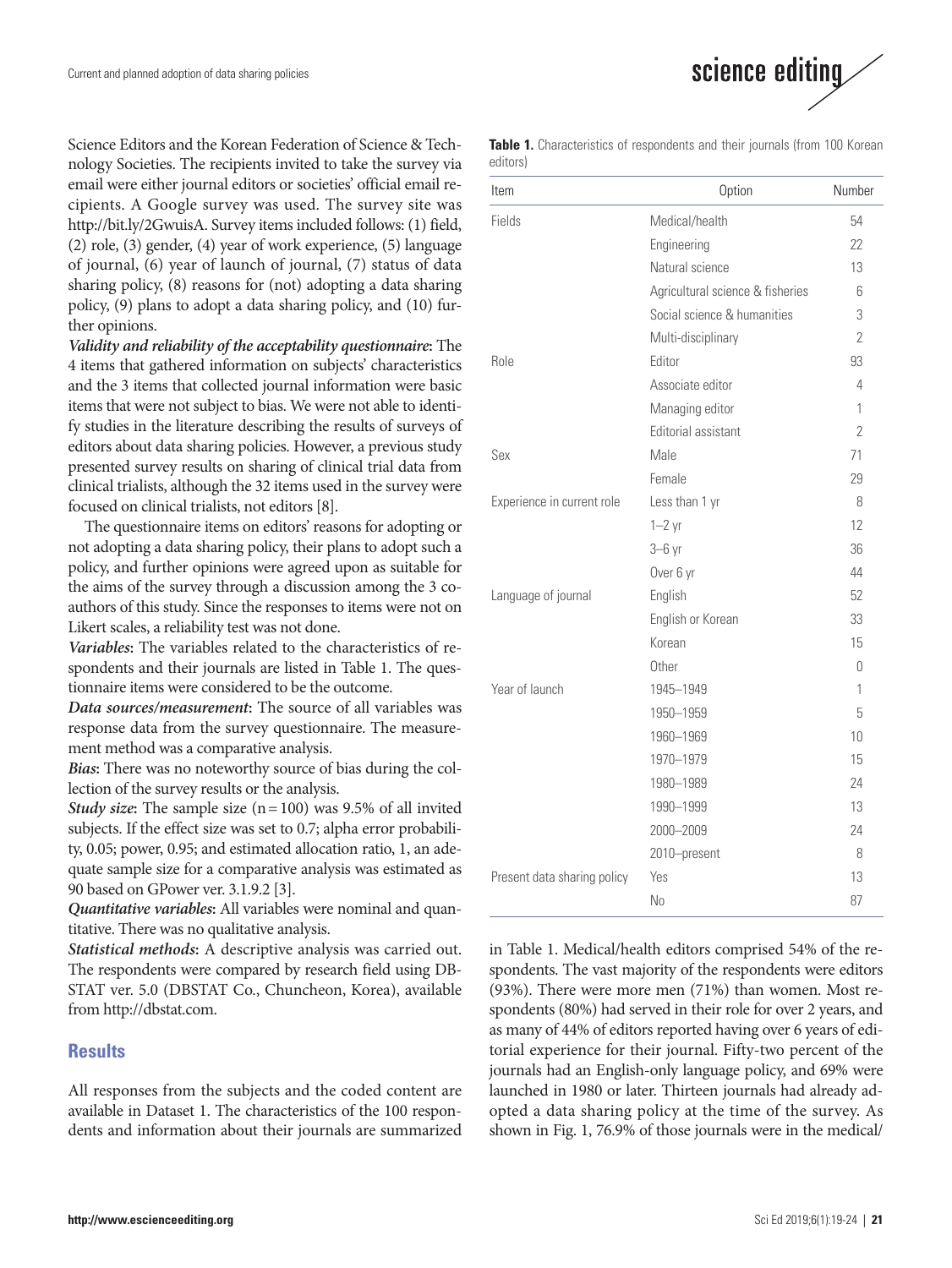



Fig. 1. Fields of the 13 journals in Korea that have adopted a data sharing policy.



**Fig. 2.** Language of the 13 journals in Korea that have adopted a data sharing policy.



**Fig. 3.** Strength of the data-sharing policies of the 13 journals in Korea with such a policy.

health field. Of the 13 journals with a data sharing policy, 11 were published only in English (Fig. 2). Although a comparative analysis of the proportion of journals that had adopted a data sharing policy according to field was done, it was difficult to reach any conclusions about whether differences were statistically significant due to the lack of a normal distribution of the data from each field. However, our findings indicate that journals in the medical/health field had adopted data sharing policies more broadly than those in other fields. The strength of the data sharing policies is presented in Fig. 3. The data sharing policies were recommendation-only in the majority of cases (76.9%) in Korea. The reasons for adopting data



Fig. 4. Reasons for adopting a data sharing policy, among the 13 journals in Korea with such a policy.



**Fig. 5.** Who has the responsibility for data deposit and which repository sites are used by the journals in Korea that have adopted a data sharing policy.



**Fig. 6.** Reasons for not adopting a data sharing policy, among the 87 journals in Korea with no such policy.

sharing policies are shown in Fig. 4; multiple choices were possible, but the main reasons were reproducibility (6) and scientific confidence (6). Other reasons included increased brand value and protection against falsification or fabrication. The repository sites were selected by the authors (5) or journals (4), and in 2 cases, the data were deposited on the journal's homepage (2). The repository sites chosen by the journals were the Harvard Dataverse (2) and Mendeley Data (1); in the remaining case, the repository site was not clear (Fig. 5).

The reasons for not adopting a data sharing policy are listed in Fig. 6. The following reasons were the most frequent responses: submitters will not want to share their data (37); the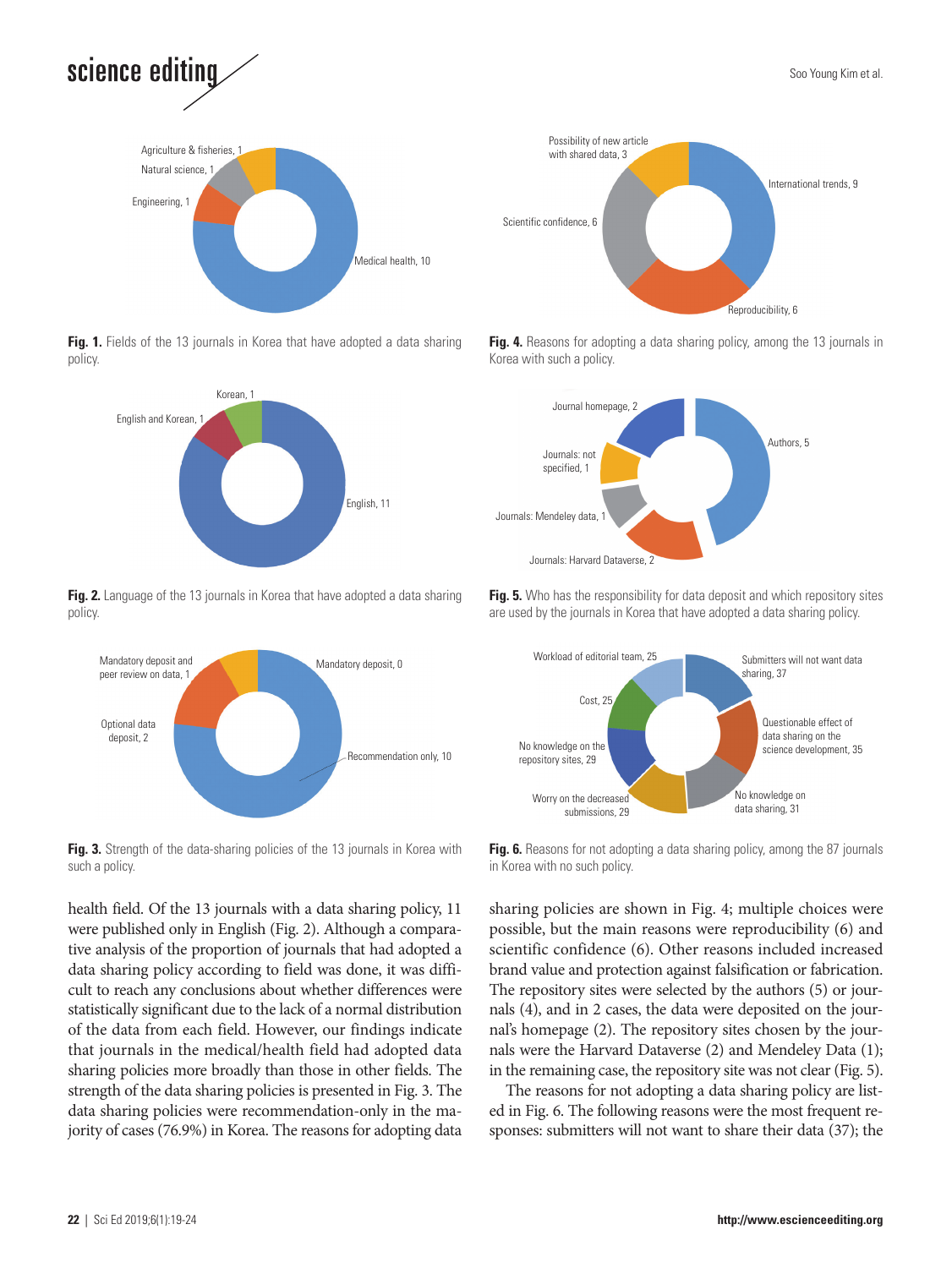Current and planned adoption of data sharing policies



**Fig. 7.** Factors identified as necessary for editors to establish data sharing policies in Korea.

questionable effect of data sharing on scientific development (35); and a lack of knowledge on data sharing (31). Some of other reasons not listed in Fig. 6 included copyright problems and the lack of critical consideration by the society. Of the 87 editors of journals that had not adopted a data sharing policy, 36 had a plan to adopt such a policy, while 49 said that they had no plan to do so. Two editors did not respond to this item. Fig. 7 shows the editors' responses regarding factors that would be necessary for data sharing policies to be established (multiple choices were possible). Preparation of a data deposit repository (55), data deposit procedures (60), and training on data sharing policies (58) were selected by 87 editors. Other desires included budget preparation and a process of agreement within the society.

#### **Discussion**

*Key results***:** Thirteen of the 100 respondents reported that their journal had adopted a data sharing policy (Figs. 1, 2). The data sharing policies were recommendation-only in most cases (76.9%) (Fig. 3). Three journals mentioned a data repository: two Harvard Dataverse and one Mendeley Data (Fig. 5). Data sharing policies are still unfamiliar to some Korean editors (31%) (Fig. 6). Of the 87 editors whose journals had not adopted a data sharing policy, 41.2% had a plan to adopt such a policy.

*Interpretation and suggestions***:** We found daunting circumstances regarding data sharing policies in scholarly journals in Korea. In contrast, numerous well-known foreign journals have adopted data sharing policies. For example, a previous study assessed the presence of data sharing and code sharing policies in 170 journals in the categories of mathematical and computational biology, statistics and probability, and multidisciplinary sciences in Web of Science, with the following results: "of 170 journals, 38% had a data policy, 22% had a code policy, and 66% had a supplemental materials policy as of June 2012" [9]. Editors also should decide the strength of the

policy. If it is only a recommendation, it is difficult to recruit enough submissions with shared data. Among the respondents, only one journal editor stated that the shared data were reviewed for studies at the present time. Furthermore, data files must be reviewed in light of the following considerations: who submits the data; for how long the data will be shared; where the data will be deposited; what portion of the data will be deposited; and what format of data will be deposited. No consensus exists regarding data format in a variety of fields, except for gene and protein data, which should be deposited at the NCBI. Journal editors should jointly discuss a standardized format. Some editors mentioned the possibility of new articles based on shared data (Fig. 4). Work to clarify the merits of this possibility should be encouraged. For example, if analyses of shared data are included more often in meta-analyses or systematic reviews, that would potentially provide evidence for the merits of data sharing policies. Only three editors deposited data to repository sites such as the Harvard Dataverse or Mendeley Data (Fig. 5). According to Korean law, limitations exist on transferring sensitive information of human subjects to data repositories in foreign countries; such information includes "ideologies, beliefs, admission to or withdrawal from a trade union or political party, political opinions, health, sexual life, and other personal information that is likely to threaten the privacy of any data subject noticeably" based on the Enforcement Decree of the Personal Information Protection Act [10]. Although legal debates continue regarding the definition of sensitive information, it would be preferable to provide a public data repository site in Korea to avoid these legal issues.

science editing

Lack of knowledge about data sharing policies and data repository were frequently reported reasons for not adopting such policies; the frequency of these responses suggests that some editors were not aware of data sharing policies (Fig. 6). It is time to inform them about such policies through training courses or workshops organized by editors' organizations, such as the Korean Council of Science Editors. Before deciding whether or not to adopt a data sharing policy, the advantages and disadvantages of doing so should be discussed actively among editors and researchers at editors' workshops. Some funding agencies, including the US NIH, recommend a data sharing policy, although it is not currently mandatory. Furthermore, the ICMJE recommendation regarding clinical data sharing is not mandatory. It requires a statement by authors indicating whether the data may be shared. Therefore, if authors do not want to share their data, it is acceptable to state that decision in the data sharing statement. However, if authors want to share their data, editors and publishers should consider an appropriate data repository and ensure data review. It may be challenging to introduce such policies if tech-